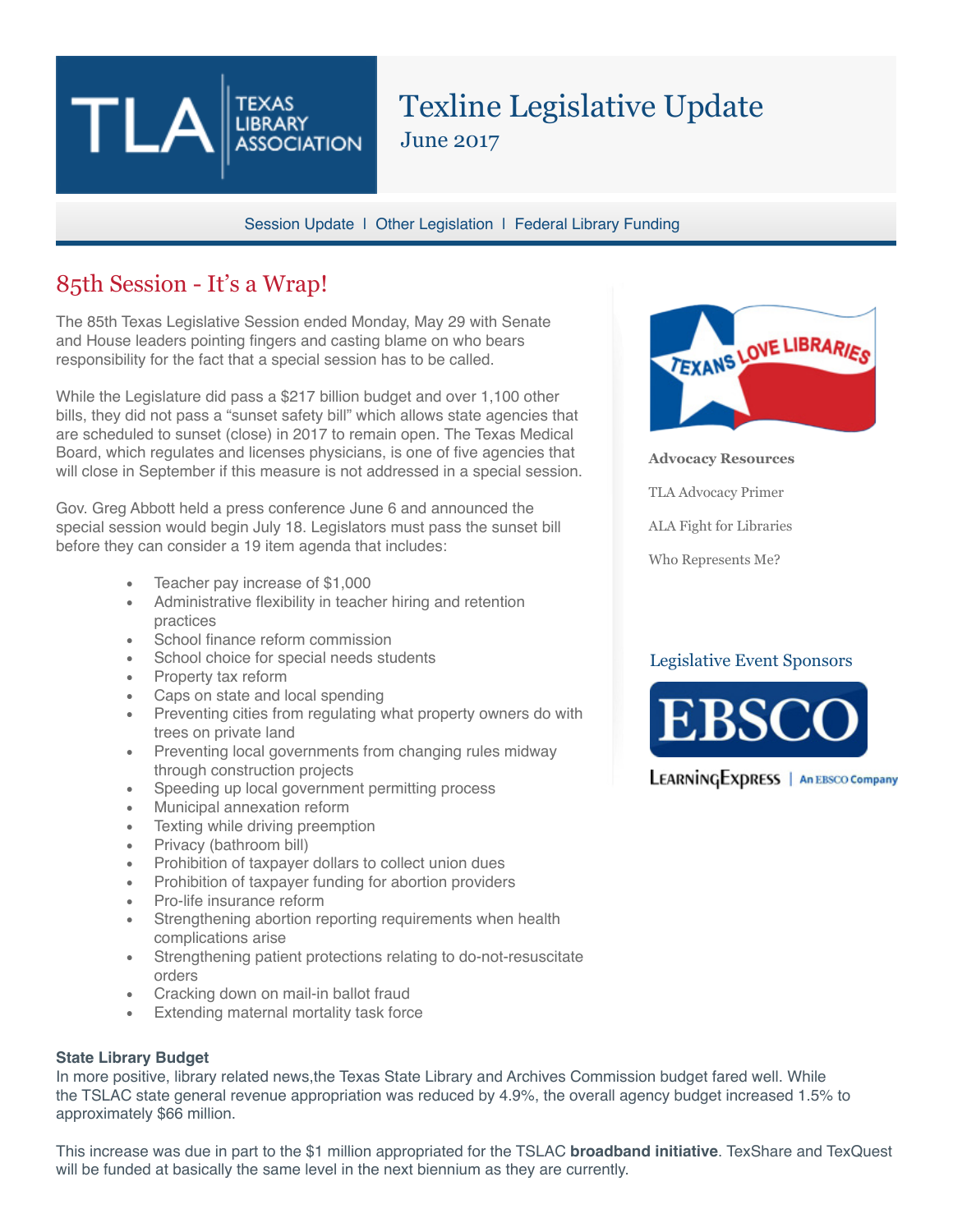We owe a big THANK YOU to Rep. Oscar Longoria, vice chair of Appropriations; and Rep. Toni Rose, member of the Appropriations committee, for their support of the broadband request.

The Legislature also passed **SB 196** which requires school districts with more than 10,000 students to notify parents if they do not have a full time librarian, school counselor or nurse on campus during instructional hours. Sen. Sylvia Garcia was the Senate sponsor and Rep. Garnet Coleman sponsored the bill in the House, and we appreciate their support of school libraries.

**SB 810,** which seeks to encourage increased use of Open Educational Resources at the college and university level also passed and has been sent to the Governor for signature.

**TCEA's** four digital education bills, which TLA supported, were attached to other bills and passed. SB 1481 and SB 1484 were added to SB 810, SB 1483 and SB 1484 were added to HB 3526, and HB 4064 was added to SB 1839. We will continue to work with TCEA on issues of mutual interest during the interim.

## Mixed Results for Library Bills

### **PASSED**

**SB 196** by Sen. Sylvia Garcia: Relating to the notification requirement if a public school, including an open-enrollment charter school, does not have a nurse, school counselor, or librarian assigned to the school during instructional hours was amended in the House to exempt school districts and charter schools with under 10,000 students from the requirement. The bill passed and was sent to the Governor.

While we were disappointed that this amendment was added, it was the only way the bill could pass this session. Similar bills had been filed over the past decade and always failed in the House due to opposition from those representing areas with small school districts. Passage of this bill is a win, but it is also a starting point for further discussions and action on this issue.

**SB 810** by Sen. Lois Kolkhorst: Relating to the use of open educational resources. This bill establishes a grant program administered by the Board of Higher Education to encourage faculty to adopt and develop courses that use only open educational resources; requires institutions of higher education to include whether textbooks are open educational resources, and provide a searchable list of courses and sections of courses that require or recommend only open educational resources. The Senate amended the bill to require the Higher Education Coordinating Board to conduct the study instead of TSLAC. The bill, as amended, was passed and sent to the Governor.

**HB 1021** by Rep. John Smithee: Relating to the authorized use of county law library funds authorizes county commissioners' courts to establish, maintain, and operate with other counties a joint free county law library, and clarifies that county law library funds can be used to establish and maintain a self-help center to provide resources to residents representing themselves in legal matters. The bill was passed by the House but did not move in the Senate. Rep. Smithee attached the bill as a floor amendment to SB 1911. The bill was passed and sent to the Governor.



**Advocacy Resources**

TLA Advocacy Primer

ALA Fight for Libraries

Who Represents Me?

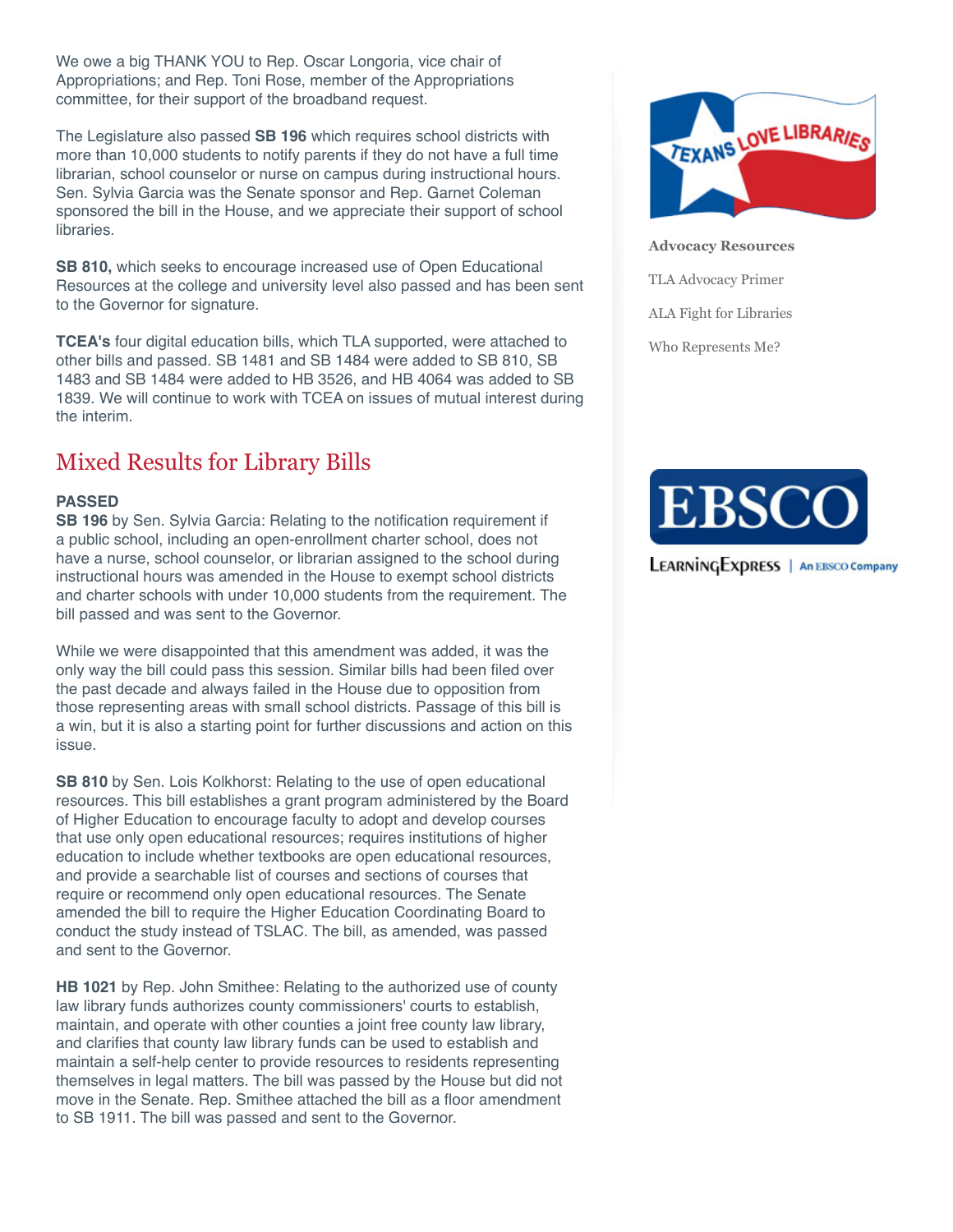### **DID NOT PASS**

**SB 902** by Sen. Brian Birdwell: relating to a prohibition on the adoption of certain library standards by the Texas State Library and Archives Commission would have prohibited the State Library from requiring public libraries to meet minimum accreditation standards related to local operating expenditures, collections based on publication dates, hours of operation, and the number or classification of library employees.

**SB 1364** by Sen. Borris Miles: Relating to the dissemination of information about historically underutilized businesses and the expansion of the small business development center network directed the Governor's Office of Small Business Assistance to promote the establishment of small business development centers at accessible locations, including public libraries, in areas of the state with the fewest number of historically underutilized businesses.

**HB 1032** by Rep. Senfronia Thompson: Relating to the adoption of the Uniform Electronic Legal Material Act (UELMA). The House committee passed the bill and it was on House calendar; however, it was not heard. The sponsor attached the bill as an amendment to HB 2305 which passed the House. In the Senate Business and Commerce Committee, the bill was amended to remove the fiscal note which removed the UELMA text since it included a \$152,000 fiscal note for implementation, effectively killing UELMA for this session.

**HB 2024** by Rep. Yvonne Davis: Relating to the publication of an image that depicts an individual without the individual's consent; imposing a civil penalty would have prohibited the publication of an unauthorized image on the Internet, and required a business entity that owns or operates a website and received a request from an individual depicted in an unauthorized image, to remove that image, to comply or face penalties. This bill died without a hearing.

**SB 803** by Sen. Kel Seliger required the Higher Education Coordinating Board to conduct a study on the feasibility of requiring certain researchers to make research papers available to the public. The study would consider the feasibility of requiring researchers to submit an electronic copy of an original research paper that is accepted for publication in a peer-reviewed journal to a state agency. The bill passed the Senate. The House committee added an amendment expanding the study to include the impact this would have on journal publishers' ability to recover financial investments, their ability to exercise copyright protections, and the impact on the publishing industry and jobs in the state. The committee passed the bill as amended, but it was never heard on the House floor.

### Federal Library Funding

### **President Trump's Budget Cuts Library Funding**

The President released his FY 2018 Budget submission to Congress and, as he proposed in his budget outline released earlier this year, funding for the Institute of Museum and Library Services (IMLS) is decimated.

The IMLS budget is cut by 90% which effectively would eliminate the agency. The Administration's justification for elimination is: "IMLS provides funding to museums and libraries across the country through formula and competitive grant awards. IMLS provides \$156 million in formula funds to State Library Administrative Agencies and administers several smaller competitive grant programs for libraries and museums that fund activities such as scholarships for librarian training and digital resources to support educational, employment, and other training opportunities. IMLS's funding supplements local, State, and private funds, which provide the vast majority of funding to museums and libraries. Furthermore, given that IMLS primarily supports discrete, short-term projects as opposed to operation-sustaining funds, it is unlikely the elimination of IMLS would result in the closure of a significant number of libraries and museums."



**Advocacy Resources** TLA Advocacy Primer ALA Fight for Libraries

Who Represents Me?